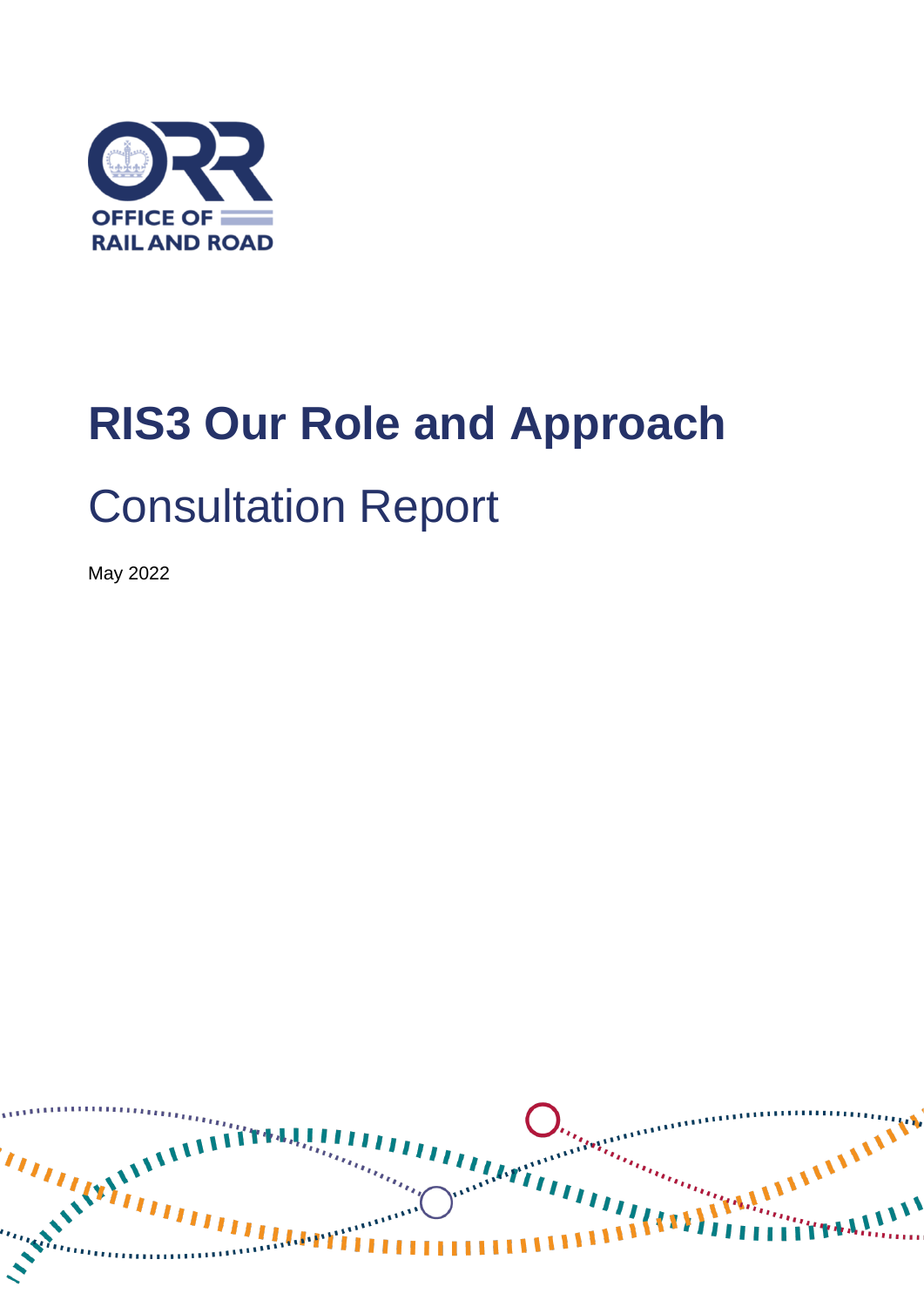### **Contents**

2

am mm

un<sub>tungga</sub>n

|    | <b>Executive summary</b><br>3                       |                |
|----|-----------------------------------------------------|----------------|
| 2. | <b>Overview</b>                                     | 4              |
|    | Consultation                                        | $\overline{4}$ |
|    | 3. Summary of responses                             | 5              |
|    | The ORR's role                                      | 5              |
|    | Consistency of RIS3 with wider government policy    | 6              |
|    | Monitoring performance and outcomes                 | 8              |
|    | Stakeholder engagement                              | 9              |
|    | Road users' needs                                   | 9              |
|    | Methods and technical approach                      | 10             |
|    | Flexibility versus stability                        | 11             |
|    | .<br><b>Appendices</b><br>13                        |                |
|    | Appendix A: List of stakeholders directly contacted | 13             |
|    | Appendix B: List of respondents to the consultation | 14             |

na<sub>nanana</sub>

......

 $\overline{u}$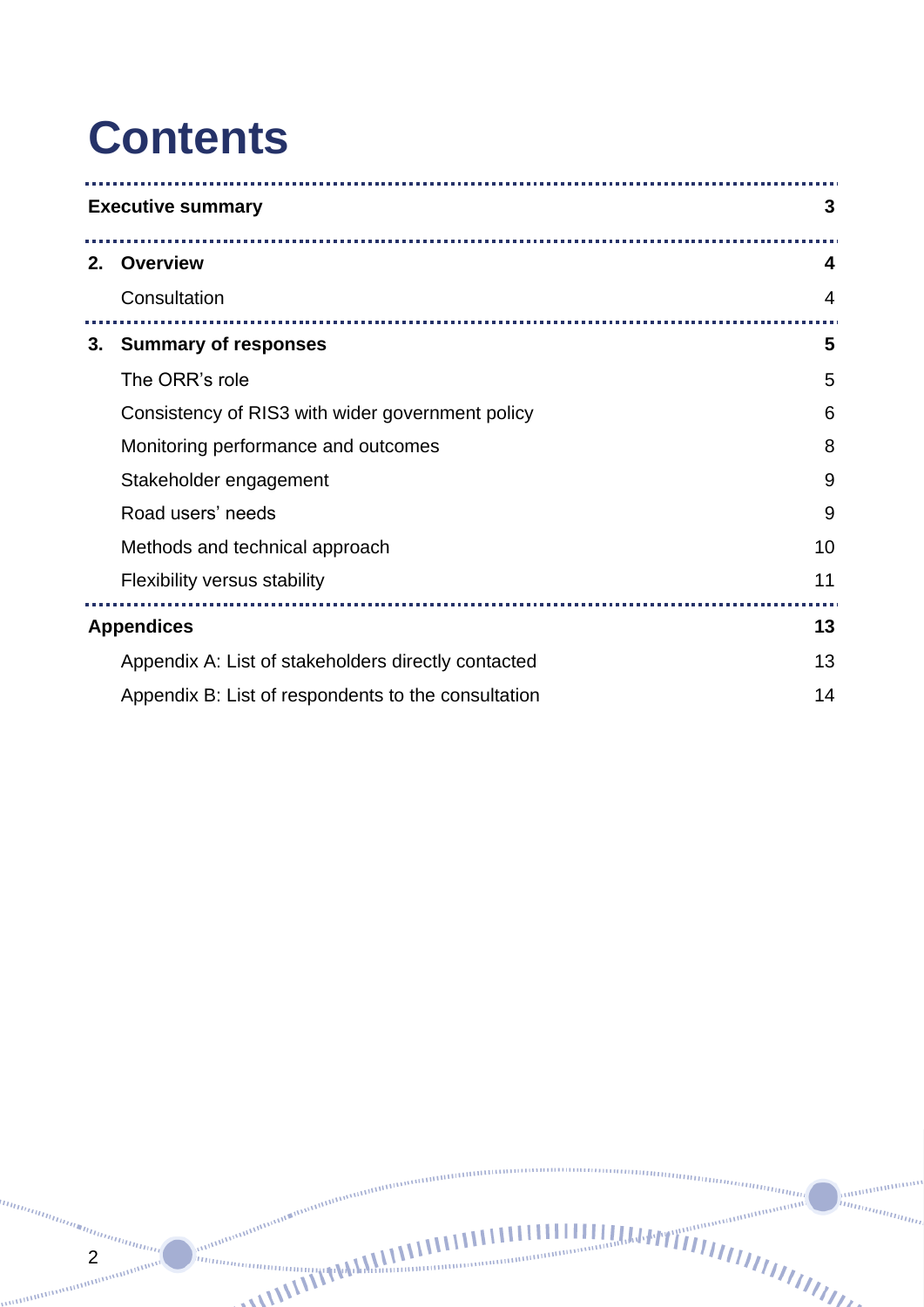# <span id="page-2-0"></span>**Executive summary**

This report summarises the stakeholder responses to the consultation on the ORR's proposed approach to its role in the development of the third Road Investment Strategy (RIS3).

The consultation opened on 8 December 2021 and closed on 28 January 2022. Twenty one stakeholders responded to the consultation. We thank the consultees for their interest and for responding to us.

The issues raised by respondents has been grouped into the following themes:

- The ORR's role:
- Consistency of RIS3 with wider government policy;
- Monitoring performance and outcomes:
- Stakeholder engagement:
- Road users' needs;

3

annan

- Methods and technical approach; and
- Flexibility versus stability.

Some respondents highlighted concerns, including those linked to commitments that National Highways has to deliver as part of RIS2, which were not directly related to the matters on which we were consulting. We welcome stakeholders' interest in our monitoring activities and will be considering these matters as part of our business as usual activities as the Highways Monitor and will respond to those concerns as appropriate.

In response to the feedback we have received, we have made several changes to the 'Approach' document (*Road Investment Strategy 3: Our role and approach*). These include making our role and responsibilities within the RIS development process clearer, highlighting the work we intend to undertake to inform our advice regarding performance in the areas of environment and safety, and amending our approach to the planned RIS3 capability reviews which will inform our advice on efficiency.

nummummu

annin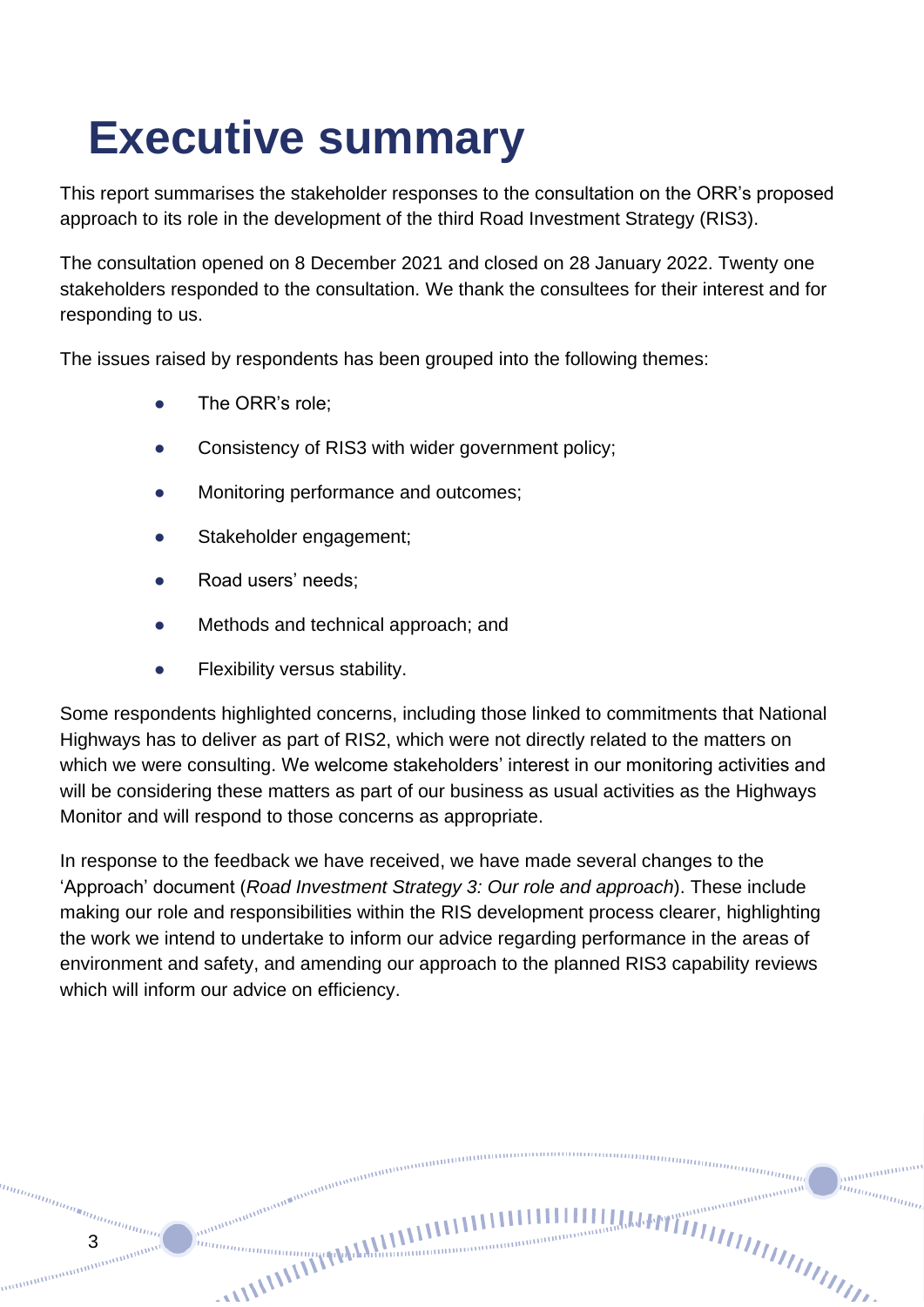# <span id="page-3-0"></span>**2. Overview**

2.1 This report summarises the stakeholder responses to the consultation on the ORR's proposed approach to its role in the development of RIS3. It contains an overview of the consultation process, a description of the main themes raised by consultees, and outlines the changes we have made to the 'Approach' document.

### <span id="page-3-1"></span>**Consultation**

4

- 2.2 The consultation opened on 8 December 2021 with the publication of the document ['Road Investment Strategy 3: Our Role and Approach'](https://www.orr.gov.uk/sites/default/files/2021-12/consultation-document-on-orrs-role-and-approach-to-road-investment-strategy-3-ris3.pdf). This followed the launch, on 1 December, of the document ['Planning ahead for the Strategic](https://assets.publishing.service.gov.uk/government/uploads/system/uploads/attachment_data/file/1045938/planning-ahead-for-the-strategic-road-network-developing-the-third-road-investment-strategy.pdf) [Road Network: Developing the third Road Investment](https://assets.publishing.service.gov.uk/government/uploads/system/uploads/attachment_data/file/1045938/planning-ahead-for-the-strategic-road-network-developing-the-third-road-investment-strategy.pdf) Strategy' by the Department for Transport (DfT).
- 2.3 The consultation was hosted at [www.orr.gov.uk/search-consultations/orrs-role](https://www.orr.gov.uk/search-consultations/orrs-role-and-approach-ris3)[and-approach-ris3](https://www.orr.gov.uk/search-consultations/orrs-role-and-approach-ris3) and responses could be sent to [RIS3consultation@orr.gov.uk](mailto:RIS3consultation@orr.gov.uk?subject=ORR%20RIS3%20consultation%20response) or by post.
- 2.4 Emails inviting responses to the consultation were sent to approximately 40 stakeholders, listed in Appendix A. In addition, a press release, social media posts and a blog on the ORR's website publicised the consultation. Press articles were published by Highways Magazine and New Civil Engineer, and featured in website articles including on the Chartered Institute of Highways and Transport website.
- 2.5 Online presentations about the ORR's proposed approach were given to the Subnational Transport Bodies (STBs) on 10 December 2021 and the Civil Engineering Contractors Association on 18 January 2022.
- 2.6 The consultation was open for just over eight weeks and closed on Friday 28 January 2022. 'Reminder' emails were sent to stakeholders two weeks before the deadline. Twenty one stakeholders responded to the consultation. Responses were received from National Highways, Transport Focus, five STBs, Cycling UK, Logistics UK, the Mineral Products Association, community groups, the Transport Planning Society and seven members of the public. Appendix B contains a list of the respondents.

annumun in<sub>nnmmm</sub>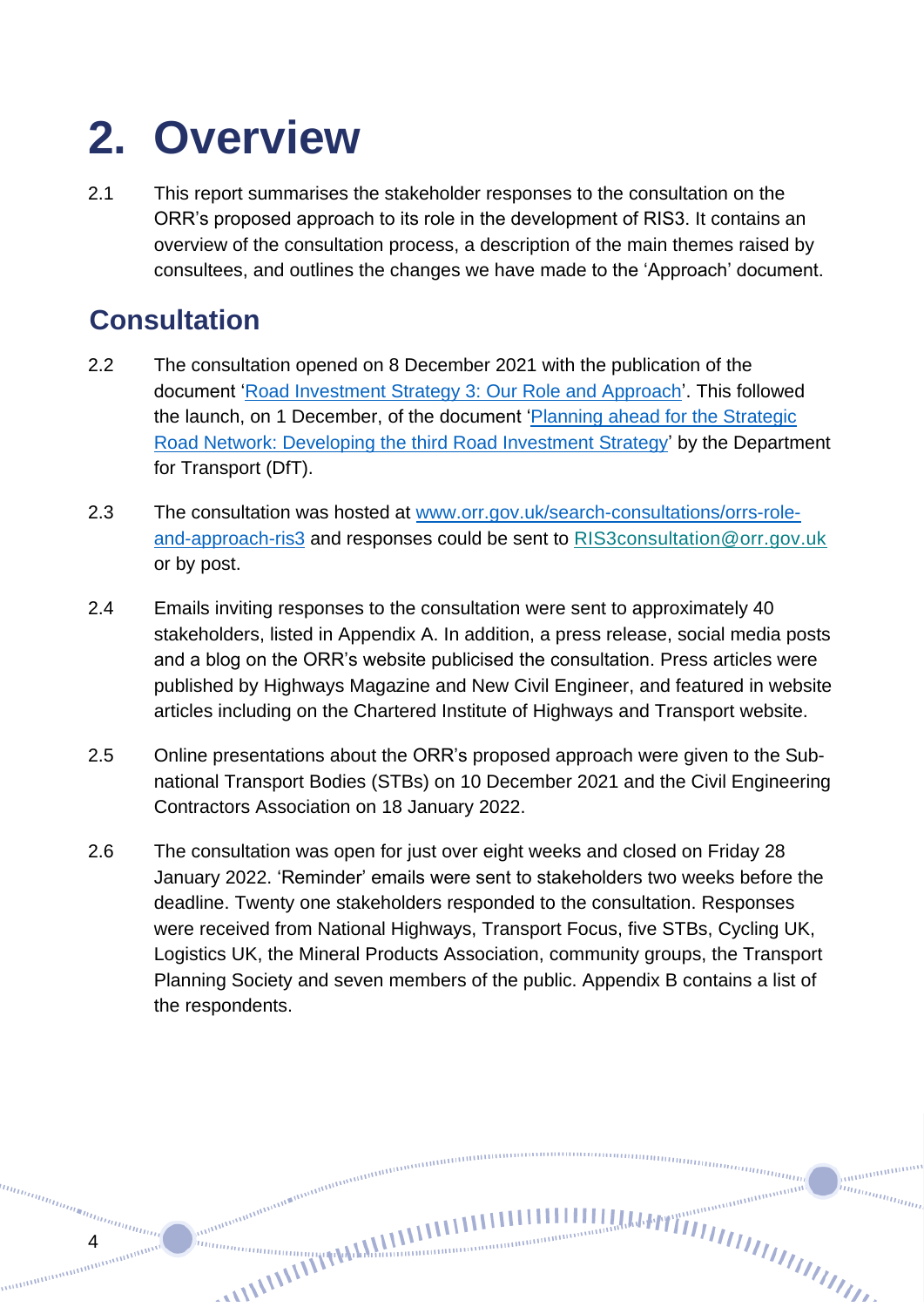# <span id="page-4-0"></span>**3. Summary of responses**

- 3.1 A wide variety of issues were raised in the stakeholder responses to the consultation. These have been grouped into the following themes, set out below.
	- The ORR's role
	- Consistency of RIS3 with wider government policy
	- Monitoring performance and outcomes
	- Stakeholder engagement
	- Road users' needs
	- Methods and technical approach
	- **Flexibility versus stability**
- 3.2 Responses to the consultation are reproduced in Appendix C.
- 3.3 Some respondents highlighted concerns, including those linked to commitments that National Highways is to deliver as part of RIS2, which were not directly related to the matters on which we were consulting. We welcome stakeholders' interest in our monitoring activities and will be considering these matters as part of our business as usual activities as the Highways Monitor and will respond to those concerns as appropriate, including through follow-up bi-lateral meetings.

### <span id="page-4-1"></span>**The ORR's role**

annan

- 3.4 A number of respondents suggested roles or responsibilities for the ORR which are additional to those contained within the framework of the Infrastructure Act 2015, the highways company licence and the Memorandum of Understanding (between the DfT and ORR), rather than how the ORR approaches its current responsibilities pertaining to the development of the RIS. These suggestions included setting new requirements for National Highways, undertaking an assessment of the impact of the RIS on carbon emissions, and evaluating the 'tail' of remaining RIS2 schemes for inclusion in RIS3.
- 3.5 It is important that the respective roles of the ORR and DfT are clearly defined. The DfT is responsible for setting the RIS (with input from our efficiency review)

 $m n_{m n m m}$ 

anananan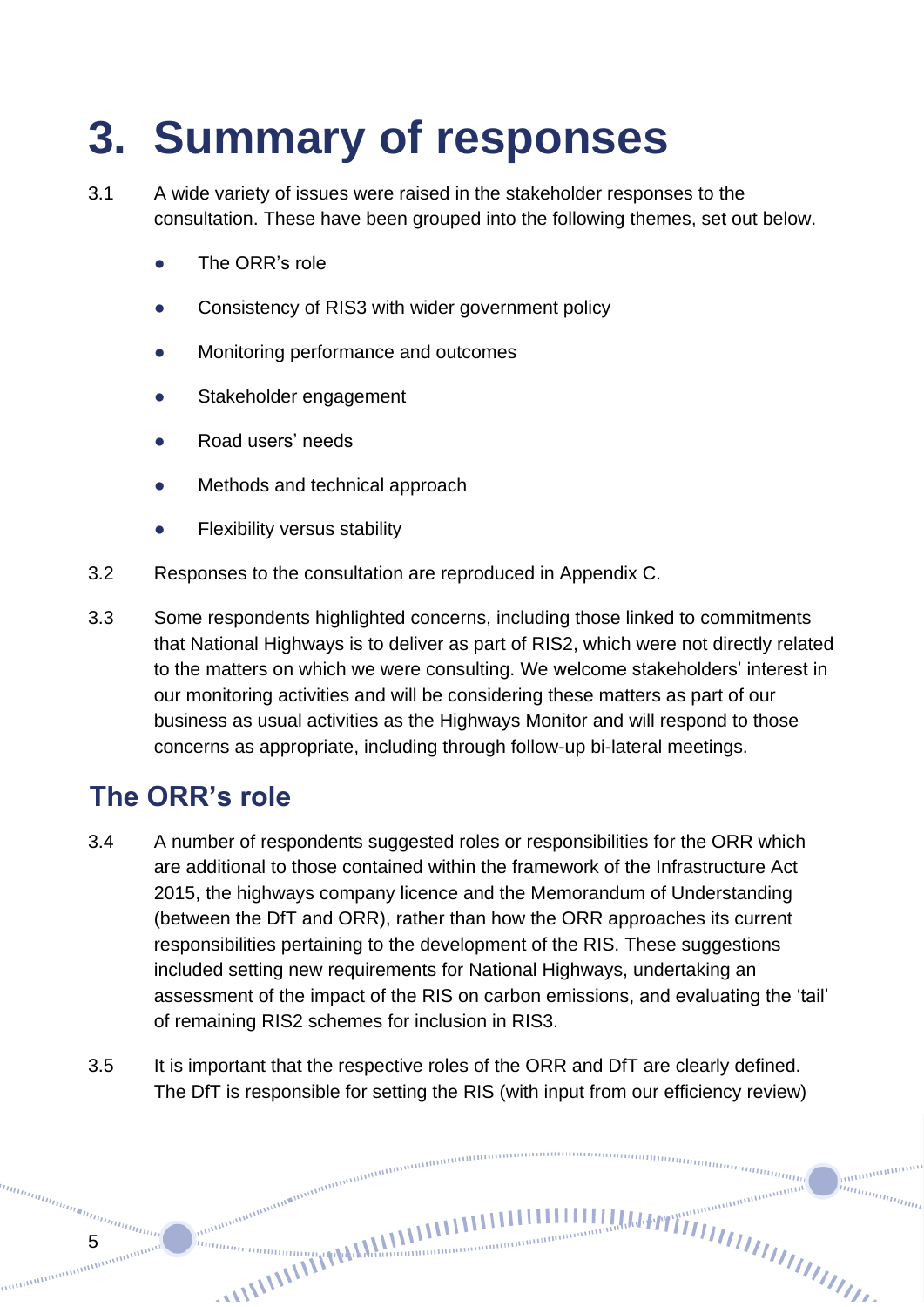and varying the RIS, if required (supported by advice from the ORR). Once the RIS is finalised we monitor National Highways' delivery of it.

- 3.6 As the Highways Monitor, the scope of our role and responsibilities is set out in statute (the Infrastructure Act 2015) and covers monitoring how a strategic highways company exercises its functions. Accordingly, the ORR has no responsibility, within the RIS development process, for setting policy priorities and outcomes, selecting schemes and projects, or specifying the performance framework. These are all matters for the Secretary of State for Transport.
- 3.7 One respondent suggested that the ORR should consider the extent to which investments agreed by government achieve the benefits to road users that are expected. This suggests that the ORR should take on the task of ensuring road appraisal methodologies are fit for purpose. In preparing evidence to inform the preparation of RIS3, we expect National Highways to employ good practice in its modelling and appraisal, and to perform analysis in accordance with the latest government guidance. The government's Transport Appraisal Guidance (TAG) is intended to be used for transport projects of all types and therefore it would be beyond our remit as the Highways Monitor to oversee its development. National Highways' Post Opening Project Evaluation (POPE) reports examine the impact of past transport investments, including impacts on users. We are carefully monitoring the publication of the POPE reports to ensure these are generated in a timely fashion.
- 3.8 We have made amendments to section 1 and section 3 of the 'Approach' document to make our role and responsibilities, within the RIS development process, clearer.

#### <span id="page-5-0"></span>**Consistency of RIS3 with wider government policy**

6

anana

3.9 Six members of the public, four STBs, the Thames Crossing Action Group and Transport Action Network highlighted the imperative of action to tackle climate change and reducing carbon emissions, and the challenge of ensuring the RIS is consistent with the government's legal duty to achieve Net Zero by 2050, or more ambitious regional targets set by the STBs. The Transport Action Network proposed that our advice should highlight where elements of a RIS might conflict with legislation and other government priorities. In addition, Transport for the North and Midlands Connect commented that the Approach document did not reference the government's policy of Levelling Up.

nunnung<br><sup>nunnung</sup>

annumum

in<sub>nnmmm</sub>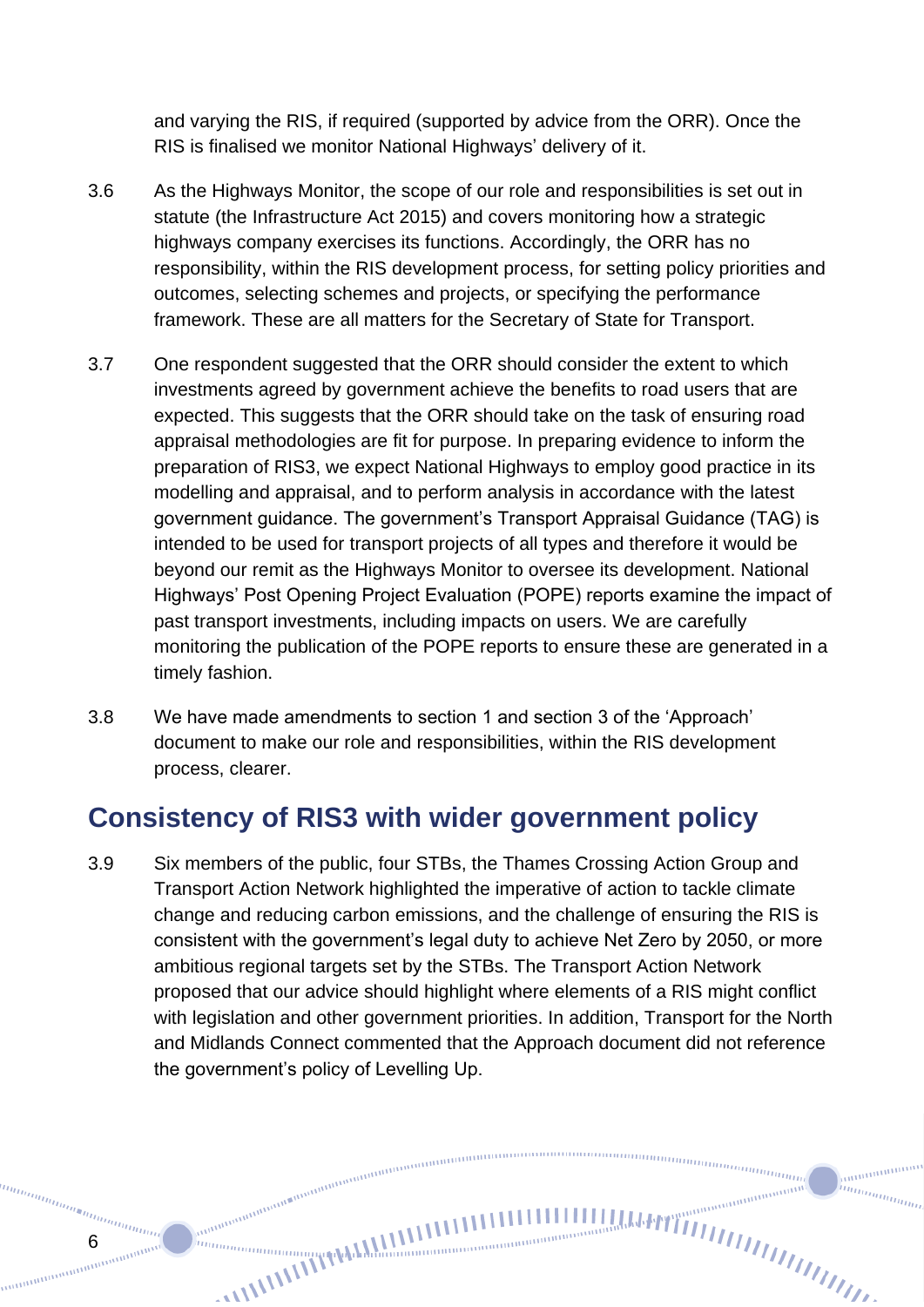- 3.10 It is not that we choose to ignore environmental or other policy issues, but we are constrained by statute as to what we can and cannot do. As discussed in paragraph 2.6, above, it is not our role to say what requirements should be included in the RIS. Our work is not focussed on checking whether broader government priorities are achieved. It is our role to provide advice to the Secretary of State on whether the proposed requirements – including those related to matters such as the environment – are challenging and deliverable within the available funding.
- 3.11 Transport Action Network suggested that our approach is at odds with the Infrastructure Act 2015. We do not agree with this interpretation of the Act. Under the Act, we must have regard to the environmental impact of the way in which the strategic highways company (i.e. National Highways) achieves its objectives. We do this on an ongoing basis, but it is not for us to set those objectives.
- 3.12 Nevertheless, we are mindful that objections on environmental grounds represent a key risk to the achievement of planning consents for road schemes. As such, we will be seeking assurance that National Highways has identified and mitigated these risks (as far as is reasonably practicable given the stage of development of the project in question) and accounted for them in its scheduling and costing of projects.
- 3.13 The importance of the challenge of meeting Net Zero is highlighted as one of four key policy issues in paragraph 3.4 of the Approach document. The RIS2 Performance Specification includes a target relating to National Highways' own carbon emissions, in addition to targets for noise, biodiversity and air quality. During the RIS3 process, it will be our role to advise government on whether environmental performance requirements and targets for road period 3 are challenging and deliverable. The Secretary of State has responsibility for setting the performance requirements. We will require National Highways to put forward robust plans that demonstrate how it will deliver those requirements.
- 3.14 We are also aware that the achievement of environmental objectives may have short term cost implications that will impact RIS3. For example, the use of low carbon materials will have an impact on construction costs. This will be a key aspect of our evidence gathering activities such that we can provide evidencebased advice to government on the plans put forward by National Highways.
- 3.15 As noted, we have amended and added explanatory text to the 'Approach' document to further clarify our role. In section 3 of the document we have included further information regarding our role in respect of environmental performance

nummunum

annonomo hunggan d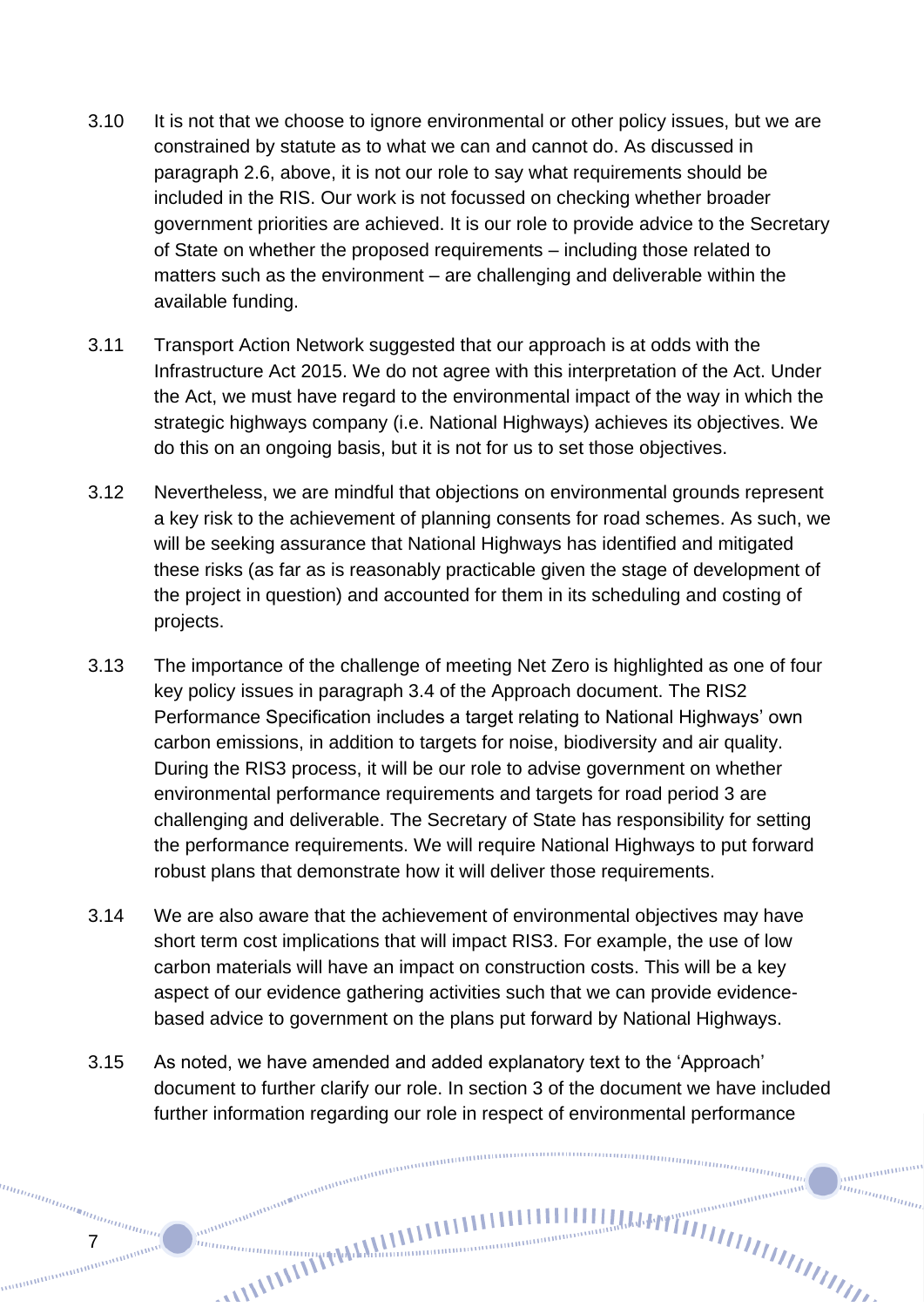requirements and targets. We have also added reference to the relevance of environmental objections to the deliverability of the RIS3 enhancement programme.

#### <span id="page-7-0"></span>**Monitoring performance and outcomes**

- 3.16 Cycling UK raised the issue of the ORR ensuring National Highways is making sufficient progress to build capacity to monitor walking, cycling and equestrian activity during RIS2, in order to be able to adopt meaningful indicators for RIS3. Stakeholders also raised the issue of including performance indicators that measured carbon, wider sustainability, health and community outcomes.
- 3.17 As noted in paragraph 2.6 above, the DfT is ultimately responsible for setting policy priorities and outcomes, and the performance framework for RIS3. Nevertheless, we will provide advice to the Secretary of State regarding the Performance Specification, and will take account of stakeholders' concerns, including those of Cycling UK.
- 3.18 In relation to monitoring walking, cycling and equestrian activity during RIS2, the ORR will continue to work with National Highways to explore how monitoring could be improved.
- 3.19 Transport Action Network criticised our suggestion that there may be a high degree of consistency between the metrics employed during road period 2 and road period 3 and suggested that a major change is required. On the other hand, National Highways commented that the continuity of measures assists with understanding and driving performance improvements.
- 3.20 We see value in retaining indicators that are working well and incentivising National Highways to improve and maintain performance. Unnecessarily adjusting metrics can obscure trends in performance and make it more difficult to monitor. This is not to say that the existing indicators cannot be improved, nor would we resist the inclusion of new metrics provided that they are measurable, appropriate and proportionate.
- 3.21 We have added a new paragraph, at 3.64, to clarify our role with respect to the setting of performance requirements and targets, and to make it clear that we will take account of stakeholder views when advising government on the RIS3 Performance Specification.

0000000000000000000000000

anananan inn<sub>innin</sub>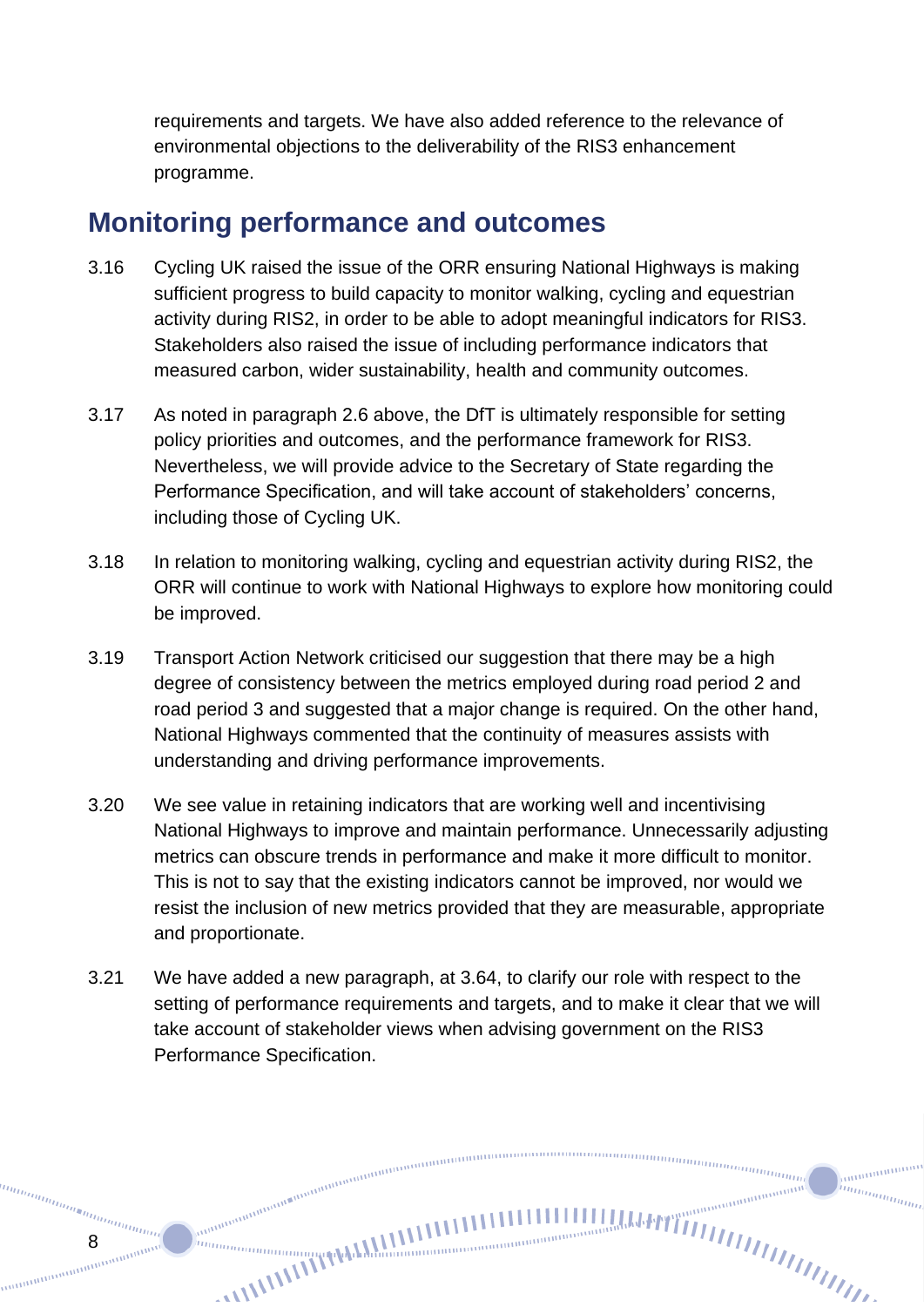#### <span id="page-8-0"></span>**Stakeholder engagement**

- 3.22 All of the five responses from STBs raised the issue of the need for effective engagement throughout the RIS development process. In addition, Transport East and Transport for the South East recommended that the ORR undertakes a survey of stakeholders to ascertain lessons learnt from the engagement. Transport East recommended that the ORR require National Highways to have due regard to STBs' transport strategies.
- 3.23 We agree that engagement within the RIS process is an important issue and it was a key reason for undertaking this consultation. We appreciate that STBs are important stakeholders and they are part of our stakeholder list and STBs were directly contacted in relation to this consultation.
- 3.24 We monitor National Highways' compliance with its licence in relation to its duties concerning engagement, both as part of the RIS3 development process and more generally. In preparing route strategies, under section 5.14 (g) of National Highways' licence, the company must engage with and take account of the views of relevant national and local stakeholders. In addition, under section 5.14 (e), National Highways must take account of relevant local plans and priorities concerning local roads and other transport networks and wider socio-economic developments. We will engage further with stakeholders to receive their feedback on National Highways' engagement process for the route strategies. The consultation undertaken for the Strategic Road Network Initial Report and the draft RIS is carried out by the DfT and is not covered by our monitoring role.
- 3.25 We have not amended the 'Approach' document in response to these comments.

#### <span id="page-8-1"></span>**Road users' needs**

anana

- 3.26 Transport Focus commented that road users' interests, in the ORR's considerations, feel secondary to efficiency and whole life cost considerations and, in its view, the ORR should place greater emphasis in its approach on the end user.
- 3.27 Transport Focus also encouraged the ORR to take a close interest in whether road surface renewal and maintenance plans meet the Performance Specification in the draft RIS but also National Highways' own published standards and, more generally, the reasonable expectations of the road user.

nummummum

anananan in<sub>nnmmm</sub>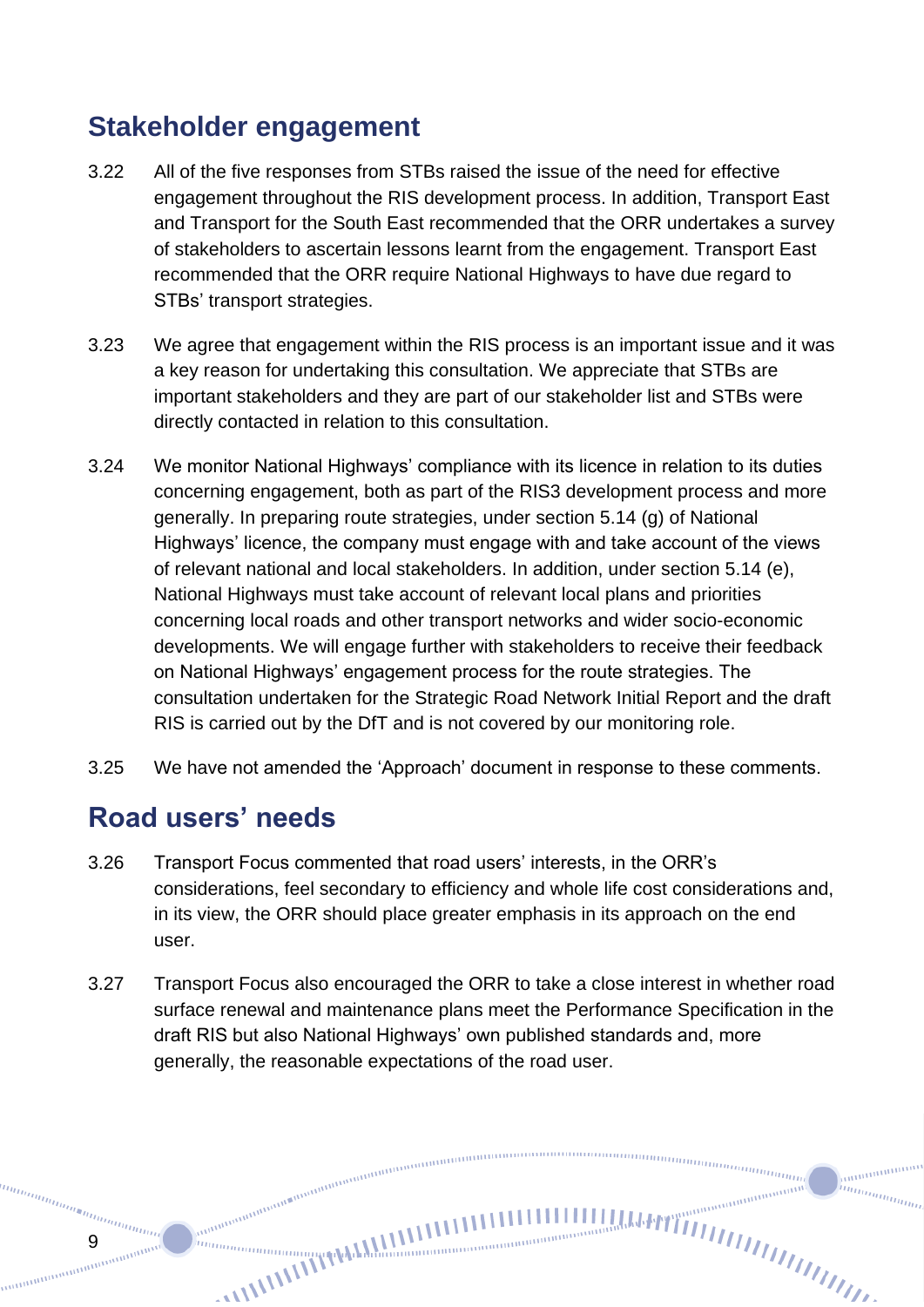- 3.28 We fully recognise the importance of road users' interests and do not consider them to be a secondary consideration. The Secretary of State for Transport will set policy priorities and outcomes for the RIS and, in that respect, it is not our role to influence how the government should balance the interests of the user against other policy objectives. However, in exercising our functions as the Highways Monitor we have a duty to have regard to the interests of users of highways.
- 3.29 With respect to efficiency and value for money, we require National Highways to act in accordance with section 5.12 (b) of its licence which states that National Highways should '*…appraise the different options in line with relevant government policy and guidance to determine which represents and best overall value for money*'. In accordance with guidance, we expect value for money assessment to take account of costs and benefits to users.
- 3.30 We expect National Highways to put the user at the heart of its plans. For example, in developing its plans for maintaining and improving the Strategic Road Network we expect, and will look for evidence, that National Highways has taken appropriate steps to manage and minimise disruption to users. We agree with Transport Focus that co-ordination of enhancement and renewals projects to minimise disruption should be part of this consideration.
- 3.31 We also agree with Transport Focus that National Highways' maintenance and renewals plans should be adequate to meet the requirements of the draft Performance Specification but do so in a way that also meets its own published standards and takes into account the experience of the user.
- 3.32 We have not amended the 'Approach' document in response to these comments.

#### <span id="page-9-0"></span>**Methods and technical approach**

- 3.33 National Highways' response addressed a number of the more technical aspects of our proposed approach. National Highways considers that cross-cutting capability reviews of Asset Management, Procurement and Project Portfolio Management would offer a better understanding of capability. National Highways also considers that alignment of the capability reviews to 'key pillars' would be a duplication of the efficiency review.
- 3.34 It is not our intention to narrow the focus of the capability reviews and therefore we are content to proceed with an approach based on cross-cutting themes. However, it is also an important principle that the capability reviews provide evidence that can be used to benchmark National Highways' efficiency proposals, which will

 $\frac{m n_{\text{min}}}{\sqrt{m}}$ 

ammanan hunggan d

annon anno anno anno anno anno anno

manamana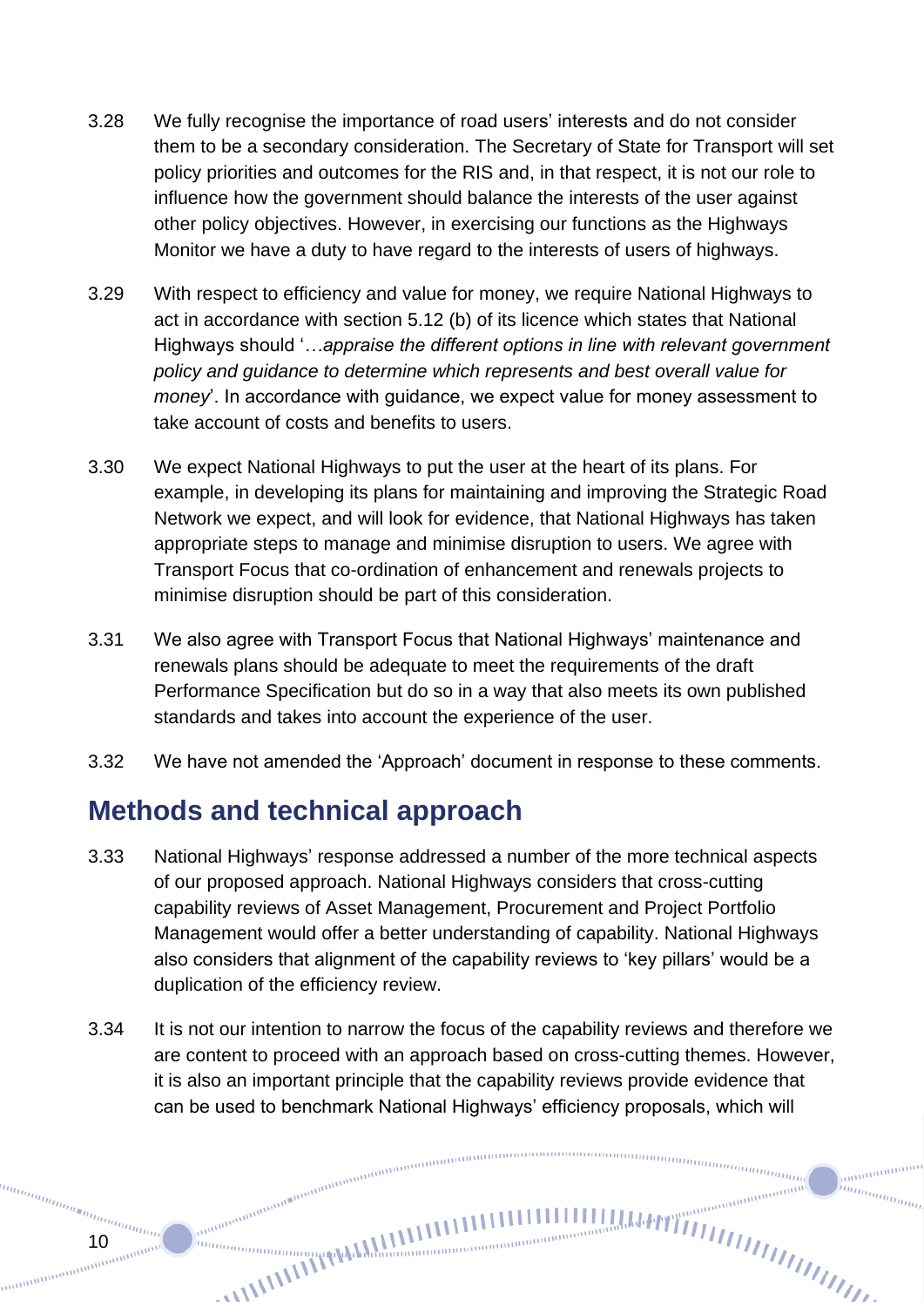ultimately be organised around the key pillars set out above. We will work closely with National Highways to ensure that the reviews meet the priorities of both organisations.

- 3.35 Following discussions with National Highways, we intend to undertake capability reviews aligned to the themes of National Highways' approach to managing its assets, and National Highways' approach to project and portfolio management.
- 3.36 National Highways comments that different levels of assessment are appropriate for different investment types. For Operations, Maintenance and Renewals, investment planning is primarily carried out at a portfolio level presenting fewer opportunities to assess sample schemes. However, for the enhancement programme National Highways believes it is pragmatic to look at both portfolio and project level assessments.
- 3.37 We agree with National Highways that different levels of assessment are appropriate for different types of investment. For enhancements we will form our advice on the basis of both project level and portfolio level assessment.
- 3.38 Aside from enhancements, we would only consider looking at individual projects in the case of major, named renewals schemes. In our view, reviewing a sample of renewals schemes is a means through which we can provide assurance that National Highways is following good practice across its renewals activities more generally. We will determine the precise scope of this activity later in the process once we have sight of the make-up of renewals plans.
- 3.39 National Highways agrees that the RIS process should provide a clear and agreed baseline against which to monitor performance and proposes that we consider agreement of controlled "freeze" points through the programme to allow for the alignment of financial models and our analytical supporting evidence.
- 3.40 We have updated section 3 of the 'Approach' document to reflect the approach we now intend to take to the capability reviews. We also provide further clarification on the purpose and scope of sampling renewals schemes to inform our assessment of the challenge and deliverability of the RIS3 investment plan.

#### <span id="page-10-0"></span>**Flexibility versus stability**

3.41 A number of respondents, including Midlands Connect and England's Economic Heartland, raised the issue that the RIS is being developed during a period of unprecedented socio-economic change, including changes to travel patterns and technology, and highlighted the importance of 'future-proofing'. In addition,<br>and the importance of the importance of the construction of the construction of the construction of the construction of the construction of the

ammanan hunggan d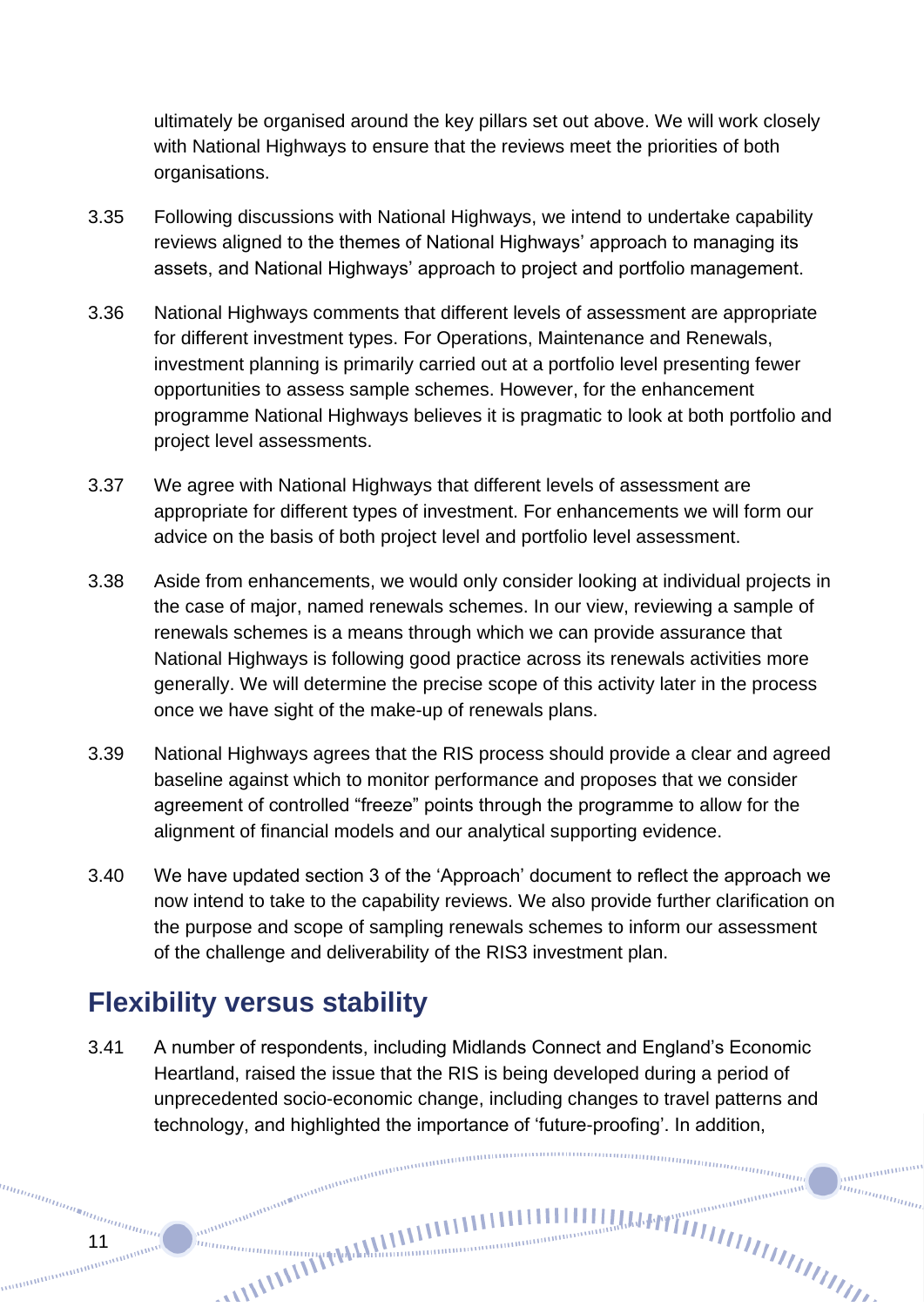stakeholders commented that the development process for the RIS and the pipeline of projects was long and needed to be more 'nimble'. Conversely, other stakeholders, including the Mineral Products Association, valued the benefits of longer-term planning. The Mineral Products Association commented that it wanted greater transparency and granularity regarding the pipeline of projects so that their progress could be more accurately tracked.

- 3.42 We acknowledge in paragraph 3.3 of the 'Approach' document that the ORR needs to be able to respond flexibly to changing circumstances and government priorities, and that RIS3 will be developed in a more uncertain policy context than both RIS1 and RIS2.
- 3.43 As we set out in paragraph 1.10 of the 'Approach' document, it is an important principle that the RIS puts in place a stable, long-term plan for the Strategic Road Network. This provides National Highways and its supply chain with the certainty they need to plan ahead and to achieve improvements in performance and efficiency. Nevertheless, a degree of flexibility needs to be retained. During a road period, small scale changes to the RIS that do not materially affect the integrity of the RIS are handled through a formal change control process. It is our role to advise the Secretary of State on any such changes and their implications for funding.
- 3.44 We have not amended the 'Approach' document in response to these comments.

naaaaaaaaaa

munimum in<sub>nnmmm</sub>

12

annan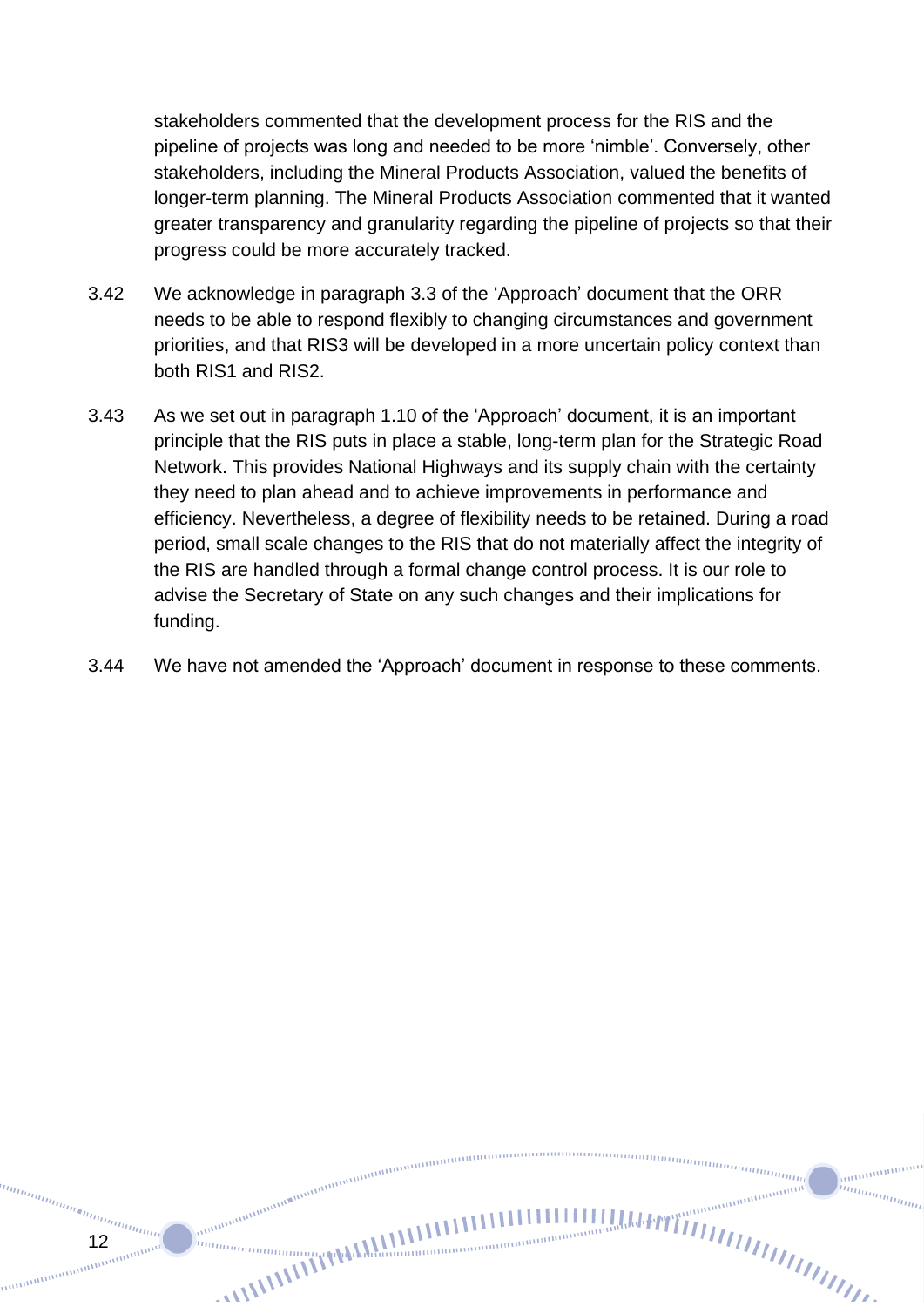# <span id="page-12-0"></span>**Appendices**

### <span id="page-12-1"></span>**Appendix A: List of stakeholders directly contacted**

| Stakeholder                                                              |  |  |
|--------------------------------------------------------------------------|--|--|
| <b>Midlands Connect</b>                                                  |  |  |
| <b>Transport for the North</b>                                           |  |  |
| <b>Transport for the South East</b>                                      |  |  |
| Peninsula Transport                                                      |  |  |
| <b>Transport East</b>                                                    |  |  |
| <b>England's Economic Heartland</b>                                      |  |  |
| <b>Western Gateway</b>                                                   |  |  |
| Association of Vehicle Recovery Operators                                |  |  |
| <b>British Motorcyclists Federation</b>                                  |  |  |
| <b>Cycling UK</b>                                                        |  |  |
| <b>Living Streets</b>                                                    |  |  |
| <b>Sustrans</b>                                                          |  |  |
| <b>British Horse Society</b>                                             |  |  |
| <b>Disabled Motoring UK</b>                                              |  |  |
| <b>Logistics UK</b>                                                      |  |  |
| Road Haulage Association                                                 |  |  |
| <b>Institute of Couriers</b>                                             |  |  |
| <b>Network Rail</b>                                                      |  |  |
| <b>Transport Scotland</b>                                                |  |  |
| <b>Civil Engineering Contractors Association</b>                         |  |  |
| <b>Highways Authorities and Utilities Committee</b>                      |  |  |
| <b>Road Emulsion Association</b>                                         |  |  |
| Britpave - British Cementitious Paving Association                       |  |  |
| <b>Construction Equipment Association</b>                                |  |  |
| <b>Highways Industry Alliance</b>                                        |  |  |
| <b>Asphalt Industry Alliance</b>                                         |  |  |
| Chartered Institution of Highways & Transportation                       |  |  |
| Association for Road Traffic Safety and Management                       |  |  |
| Association of Directors of Environment, Economy, Planning and Transport |  |  |
| Chartered Institute of Logistics & Transport                             |  |  |
| <b>Construction Products Association</b>                                 |  |  |
| Road Safety Foundation                                                   |  |  |
| <b>Welsh Government</b>                                                  |  |  |

13

un<sub>tun</sub>

. ev

un<sub>ununun</sub>

anaaaaaaaa

annanananananan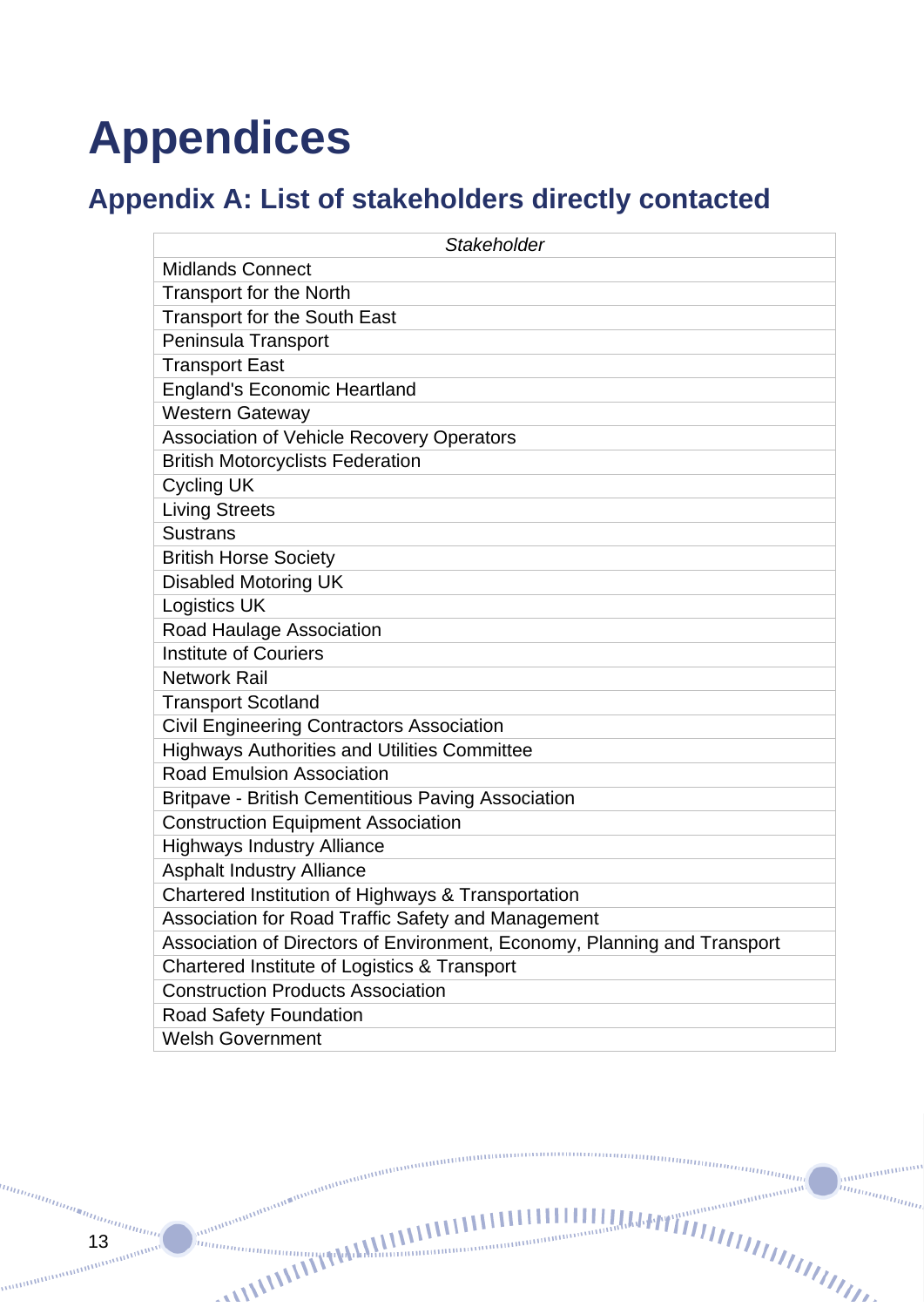### <span id="page-13-0"></span>**Appendix B: List of respondents to the consultation**

| Stakeholder                         |
|-------------------------------------|
| 7 members of the public             |
| Cycling UK                          |
| <b>National Highways</b>            |
| <b>Transport East</b>               |
| Logistics UK                        |
| <b>Transport for the South East</b> |
| <b>Midlands Connect</b>             |
| <b>Transport for the North</b>      |
| <b>British Horse Society</b>        |
| <b>England's Economic Heartland</b> |
| <b>Transport Focus</b>              |
| Mineral Products Association        |
| <b>Thames Crossing Action Group</b> |
| <b>Transport Action Network</b>     |
| <b>Transport Planning Society</b>   |

annuman

menamamamamama

 $\frac{a_{n_{l}}}{14}$ 14

. ee

unun<sub>ununun</sub>

ananananan